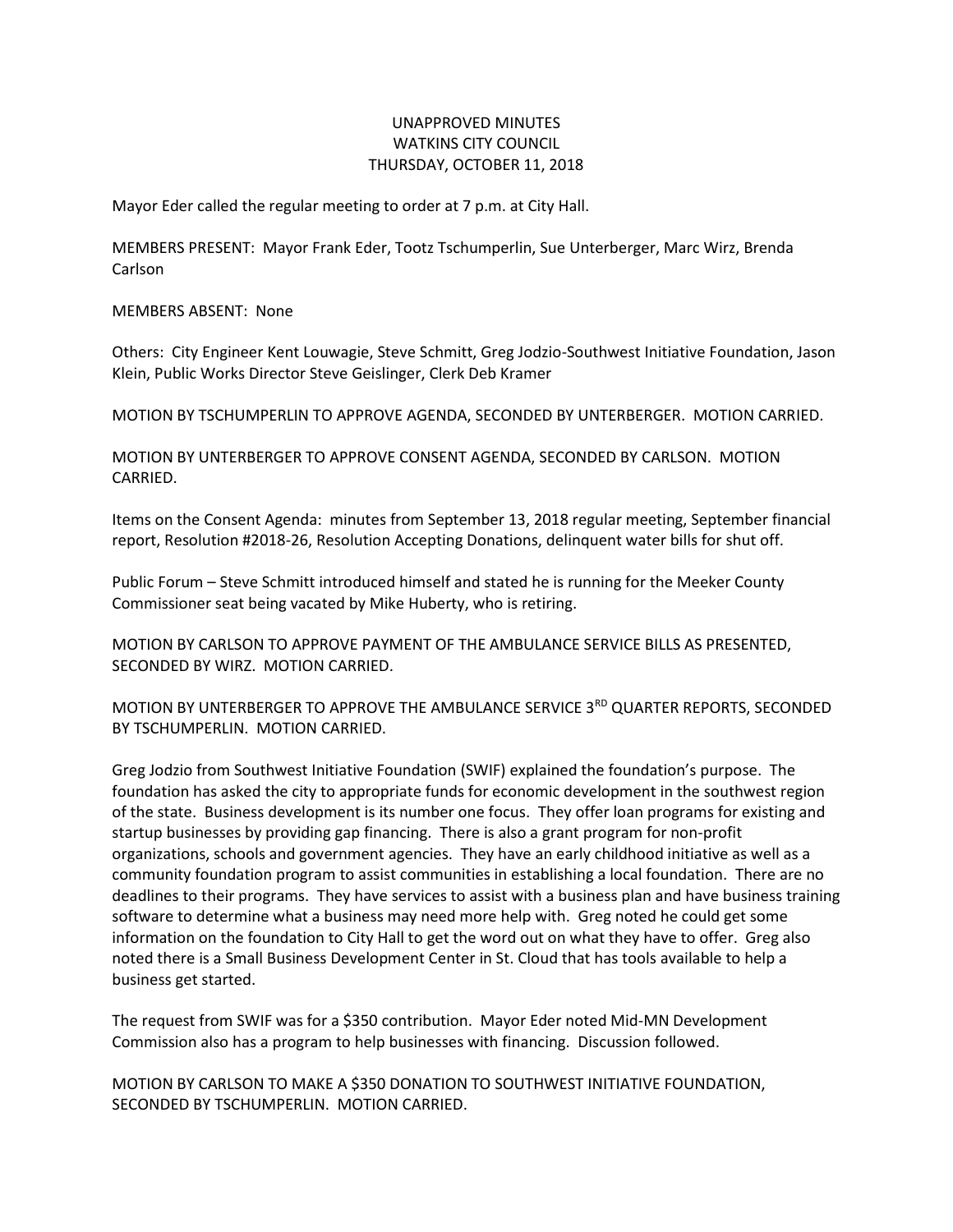Jason Klein, Watkins Fire Department, reported the department needs new extrication tools. What they have now is used equipment that came from the rescue squad several years ago. The department tested equipment from Alex Air Apparatus. The tools would consist of an Edraulic Cutter package, Edraulic 28" spreader, Edraulic Ram package, chain set for spreader, batteries and chargers. The total cost would be \$32,090. The department has \$32,649 in the Equipment Fund that they have raised through donations and grants to pay for the tools.

MOTION BY CARLSON TO RECESS THE MEETING FOR THE ASSESSMENT HEARING, SECONDED BY TSCHUMPERLIN. MOTION CARRIED.

## Recessed at 7:30 p.m.

Mayor Eder called the public hearing to order at 7:30 p.m. Purpose of the hearing was to consider, and possibly adopt, the proposed assessment for the improvement of School Avenue from First Street to approximately 120' north of Second Street N, Second Street N from School Avenue to Stearns Avenue, and School Avenue from TH 55 to approximately 60' north by reconstructing the street and a portion of the utilities. City Engineer Kent Louwagie reported the project is pretty much complete. The mobile home park area consisted of School Avenue from First Street to approximately 120' north of Second Street North and Second Street North from School Avenue to Stearns Avenue. The improvements in the mobile home park included adding two storm sewer inlets on the north side of Second Street N at the Western Avenue and Stearns Avenue intersections. The existing pavement was reclaimed and re-used as aggregate base for the new pavement. Drain tile was installed and 4-inches of new bituminous pavement was constructed. The School Avenue/TH 55 intersection work included removing the existing intersection and reconstructing the pavement to improve the turning movements at the intersection. The preliminary total estimated project cost was \$200,200. The project will come in about \$17,000 under the preliminary estimate. The mobile home park costs were \$159,130.50. The School Avenue/TH 55 costs were \$23,351.37. Total project costs: \$182,481.87. With the project costs coming in lower, that also lowered the assessment rate. The city's policy states that 30% of street and storm sewer reconstruction costs are assessed. Assessable cost (30%) of the mobile home park costs are \$47,731.26. Assessable footage is 2,274 ft., making the assessment rate \$20.99. The preliminary assessment rate was \$24.30, resulting in a preliminary assessment of \$55,528.20. The final assessment is \$7,526.94 lower than the preliminary. The owner of the property to be assessed was not present for the hearing. Kent noted the next step would be to adopt the assessment roll.

## MOTION BY WIRZ TO ADJOURN THE ASSESSMENT HEARING AND RECONVENE THE COUNCIL MEETING, SECONDED BY CARLSON. MOTION CARRIED.

Mayor Eder reconvened the meeting at 7:37 p.m.

Resolution #2018-27, Resolution Adopting Assessment, was presented. The assessment roll consisted of three parcels making up the mobile home park. Total assessment is \$47,731.26. Term is fifteen years with an interest rate of 6%. The property owner would have the option to pay off the assessments within thirty (30) days from the adoption of the resolution at no interest.

MOTION BY CARLSON TO ADOPT RESOLUTION #2018-27, RESOLUTION ADOPTING ASSESSMENT, SECONDED BY TSCHUMPERLIN. MOTION CARRIED.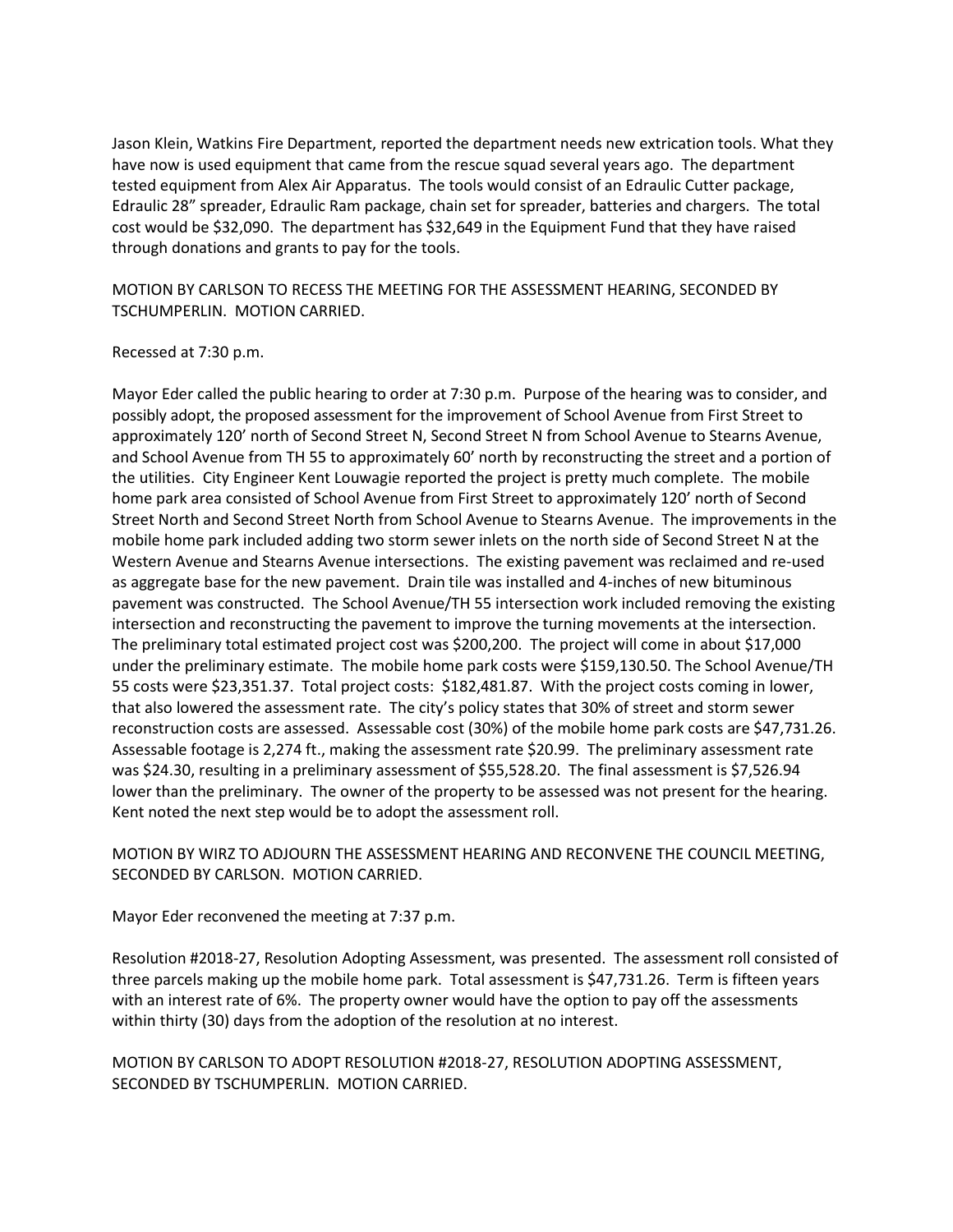Jason Klein reported the Fire Department is applying for a grant through MN Department of Public Safety for a turnout gear washer and dryer. It's a 10% matching grant. The cost estimate for equipment and install is \$18,110. The department has nothing to wash the gear with now. There are studies showing cancer is linked to the dirty turnout gear. As of now, there is a ten-year life on turnout gear. The washer should hold two sets of gear. Jason also reported the department is looking to get lockboxes to area businesses. The department would have one master key as well as the ambulance service. It would be up to the business to purchase the box. Cost would be \$135 per box or \$175 if the department installs it. This would be at no cost to the city.

MOTION BY TSCHUMPERLIN TO APPROVE THE PURCHASE OF THE EXTRICATION EQUIPMENT, SECONDED BY UNTERBERGER. MOTION CARRIED.

MOTION BY UNTERBERGER TO RECESS THE MEETING FOR A NUISANCE ORDINANCE VIOLATION HEARING, SECONDED BY CARLSON. MOTION CARRIED.

Recessed at 7:48 p.m.

Mayor Eder called the hearing to order at 7:48 p.m. for a Nuisance Ordinance violation. The hearing was regarding property at 230 Central Avenue South. A letter was posted at two locations on the property notifying the owner he hadn't complied with cleaning up the property to the city's satisfaction and that a hearing would be held on this date and he would have an opportunity to be heard. The property owner was not present at the hearing. Council noted there is trailer full of stuff yet and junk up against the garage and house. Wirz questioned who the city would hire to remove and store the items. This property has been an ongoing issue. After providing an opportunity for the owner to be heard, if in attendance, council may provide for abatement of the nuisance. A 24-hours' notice must be given via personal service prior to the abatement. If the city decides to abate without seeking a court order, the following steps should be taken. 1) Document each step of the process in detail. 2) Conduct a detailed inventory of all property collected and provide the owner notice of where the property can be reclaimed and date by which it must be reclaimed or it will be disposed of (sold or destroyed). There may be specific statutory procedures to follow depending on the property. 3) The city should keep a detailed inventory of all costs involved. Council reviewed the letter dated September 12 that was posted at the property. Council felt although there was improvement, the property did not meet the expectations laid out in the letter. Council agreed to move forward and send a letter giving seven (7) days and also notifying of the 24-hour notice. Kramer was advised to let council know when the letter was delivered so they can get new photos at the end of the seven days. Wirz will contact some area cities on what they have done for cleaning up properties.

MOTION BY CARLSON TO ADJOURN THE HEARING, SECONDED BY TSCHUMPERLIN. MOTION CARRIED.

Adjourned at 7:58p.m. Council went back into regular session.

MOTION BY WIRZ TO PROCEED WITH SEVEN DAY NOTICE AND FOLLOW UP WITH 24 HOUR NOTICE, SECONDED BY CARLSON. MOTION CARRIED.

MOTION BY CARLSON TO ACCEPT THE SHERIFF'S REPORT, SECONDED BY TSCHUMPERLIN. MOTION CARRIED.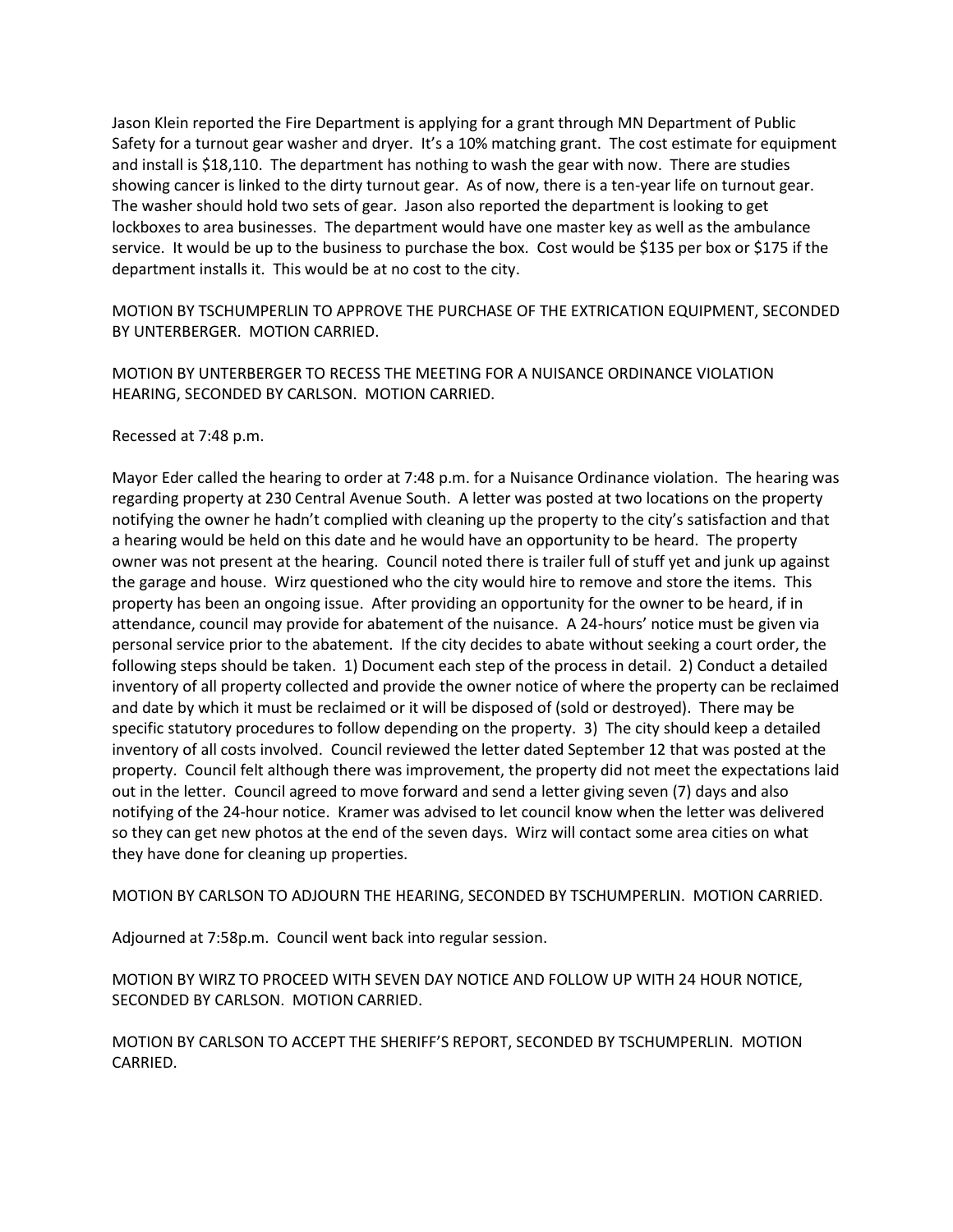Council reviewed information on the Small Cities Development Program. Eligible projects include 1) Housing grants for rehabilitating local housing stock; 2) Public facility grants for wastewater treatment projects, wells, water towers and distribution systems; 3) Comprehensive grants which include housing and public facility activities. Comprehensive projects may include an economic development activity as well. The preliminary proposals are due November 15<sup>th</sup>. After discussion, council agreed this was a tight schedule but would be interested in looking into it during the next cycle. The EDA will also be made aware of this opportunity.

MOTION BY TSCHUMPERLIN TO APPROVE THE 2 A.M. LICENSE RENEWAL FOR GORDIES BAR, SECONDED BY UNTERBERGER. MOTION CARRIED.

MOTION BY CARLSON TO ADOPT RESOLUTION #2018-28, RESOLUTION ADOPTING ASSESSMENTS FOR DELINQUENT WATER AND SEWER CHARGES TO 2019 PAYABLE TAXES, SECONDED BY UNTERBERGER. MOTION CARRIED.

Council reviewed an agreement from LTD Broadband to allow them to use space on the water tower and electric in exchange for free Internet to city buildings. No other financial consideration was offered. Steve Schmitt noted Meeker County is working on a Broadband initiative. He thought after the first of the year, more companies should be offering services. Wirz noted he wasn't sure if what they were offering at this time was worth it. Discussion followed. No action was taken. Mayor Eder noted the school district is working with a company to get a tower up in town.

MOTION BY WIRZ TO APPROVE THE FALL NEWSLETTER, SECONDED BY TSCHUMPERLIN. MOTION CARRIED.

Kramer reported the AWAIR Policy and Safety Manual have been updated.

Council discussed rescheduling the November  $8<sup>th</sup>$  meeting due to canvassing election results. The statutory date to canvass results begins November  $9<sup>th</sup>$  and ends November  $16<sup>th</sup>$ . Council agreed to hold the regular meeting on November 15<sup>th</sup>.

MOTION BY CARLSON TO CHANGE THE MEETING TO NOVEMBER 15TH, SECONDED BY UNTERBERGER. MOTION CARRIED.

MOTION BY TSCHUMPERLIN TO ADOPT RESOLUTION #2018-29, RESOLUTION APPOINTING ELECTION JUDGE, SECONDED BY CARLSON. MOTION CARRIED.

The elementary school has asked to get a key for the pool bathhouse to use for emergency purposes if there is a need to evacuate the building.

MOTION BY WIRZ TO GIVE A KEY TO THE POOL BATHHOUSE TO THE WATKINS ELEMENTARY SCHOOL, SECONDED BY CARLSON. MOTION CARRIED.

Public Works Director Steve Geislinger reported the reservoir was inspected and cleaned. Everything looked good. The original check valve on the north pump at the main lift station has been replaced. Hydro Engineering will be replacing a panel on one of the irrigators. This is the original panel and cost to replace is \$3,493.00. This will be done either this fall or next spring. The Joint Water Board will be meeting on October  $18<sup>th</sup>$  to act on replacing the SCADA system at the water treatment plant. Geislinger